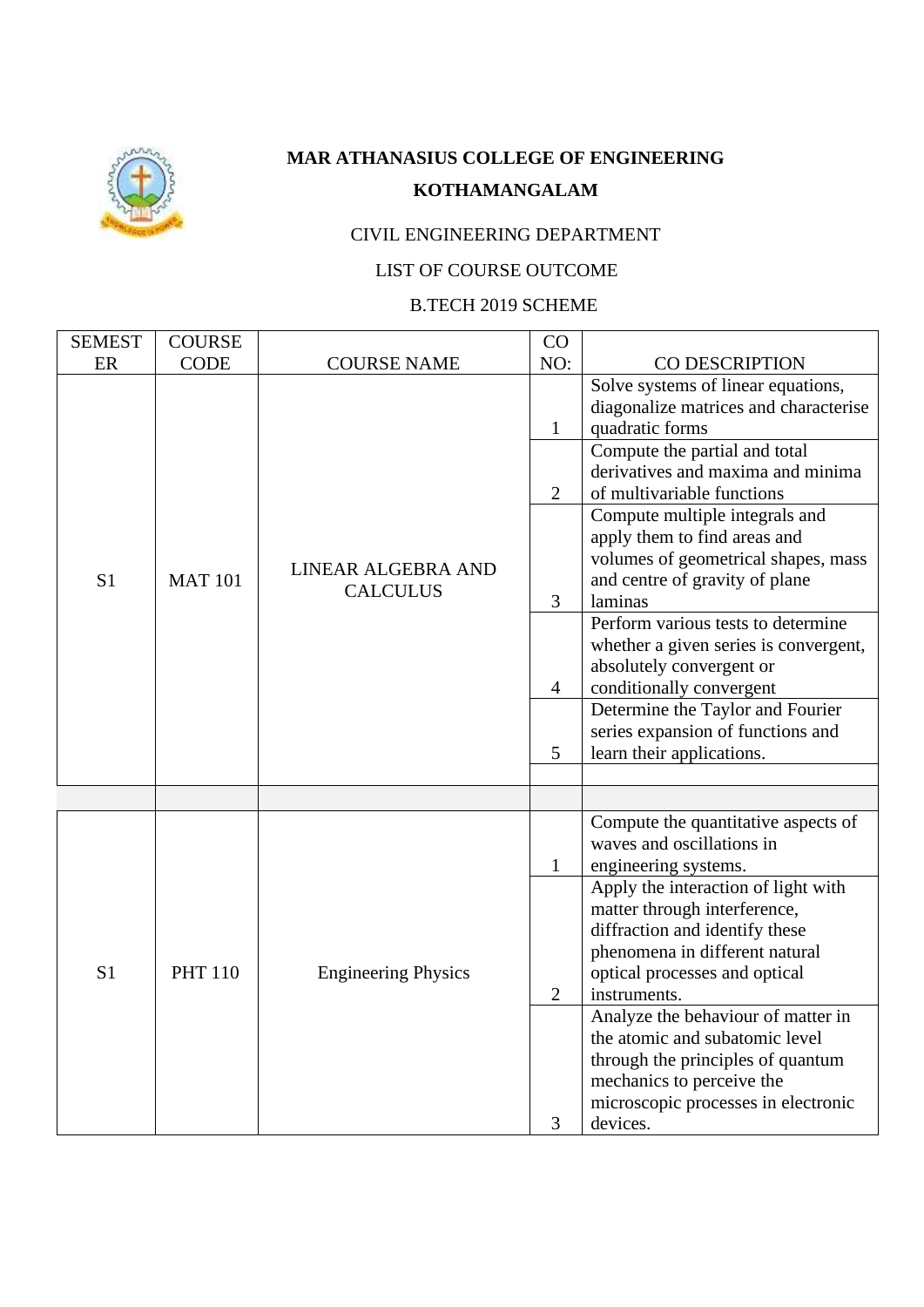|                |                |                             | 4           | Apply the knowledge of ultrasonics<br>in non-destructive testing and use the<br>principles of acoustics to explain the<br>nature and characterization of<br>acoustic design and to provide a safe<br>and healthy environment                                                                                  |
|----------------|----------------|-----------------------------|-------------|---------------------------------------------------------------------------------------------------------------------------------------------------------------------------------------------------------------------------------------------------------------------------------------------------------------|
|                |                |                             | 2           | Draw the projection of points and<br>lines located in different quadrants<br>Prepare multiview orthographic<br>projections of objects by visualizing<br>them in different positions<br>Draw sectional views and develop                                                                                       |
| S <sub>1</sub> | <b>EST 110</b> | <b>Engineering Graphics</b> | 3<br>4<br>5 | surfaces of a given object<br>Prepare pictorial drawings using the<br>principles of isometric and<br>perspective projections to visualize<br>objects in three dimensions.<br>Convert 3D views to orthographic<br>views, Obtain multiview projections<br>and solid models of objects using<br><b>CAD</b> tools |

|                |                |                                    |                             | Apply fundamental concepts and<br>circuit laws to solve simple DC<br>electric circuits                           |
|----------------|----------------|------------------------------------|-----------------------------|------------------------------------------------------------------------------------------------------------------|
|                |                |                                    | $\mathcal{D}_{\mathcal{L}}$ | Develop and solve models of<br>magnetic circuits                                                                 |
| S <sub>1</sub> | <b>EST 130</b> | Basics of Electrical & Electronics | 3                           | Apply the fundamental laws of<br>electrical engineering to solve simple<br>ac circuits in steady state           |
|                |                | Engineering                        | 4                           | Describe working of a voltage<br>amplifier                                                                       |
|                |                |                                    |                             | Outline the principle of an electronic<br>instrumentation system, Explain the<br>principle of radio and cellular |
|                |                |                                    |                             | communication                                                                                                    |

| S <sub>1</sub> | <b>HUN 101</b> | Life Skills | Define and Identify different life<br>skills required in personal and<br>professional life                 |
|----------------|----------------|-------------|------------------------------------------------------------------------------------------------------------|
|                |                |             | Develop an awareness of the self and<br>apply well-defined techniques to<br>cope with emotions and stress. |
|                |                |             | Explain the basic mechanics of<br>effective communication and                                              |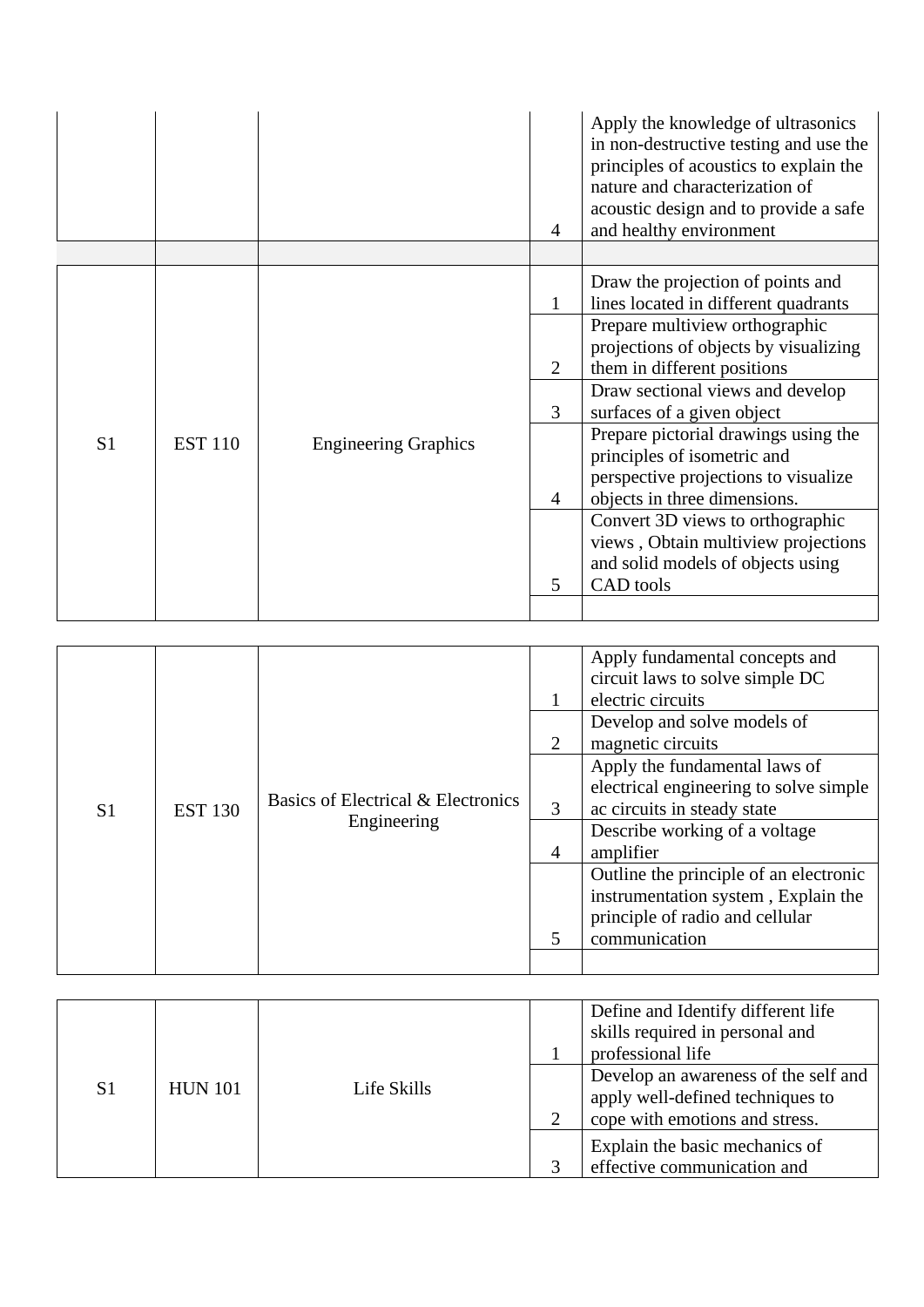|  |  | demonstrate these through<br>presentations.                                                                                              |
|--|--|------------------------------------------------------------------------------------------------------------------------------------------|
|  |  | Take part in group discussions                                                                                                           |
|  |  | Use appropriate thinking and<br>problem solving techniques to solve<br>new problems, Understand the basics<br>of teamwork and leadership |
|  |  |                                                                                                                                          |

| S <sub>1</sub> | <b>PHL 120</b> | Engineering Physics Lab | 2<br>3<br>4 | Develop analytical/experimental<br>skills and impart prerequisite hands<br>on experience for engineering<br>laboratories<br>Understand the need for precise<br>measurement practices for data<br>recording<br>Understand the principle, concept,<br>working and applications of relevant<br>technologies and comparison of<br>results with theoretical calculations<br>Analyze the techniques and skills<br>associated with modern scientific<br>tools such as lasers and fiber optics<br>Develop basic communication skills |
|----------------|----------------|-------------------------|-------------|------------------------------------------------------------------------------------------------------------------------------------------------------------------------------------------------------------------------------------------------------------------------------------------------------------------------------------------------------------------------------------------------------------------------------------------------------------------------------------------------------------------------------|
|                |                |                         | 5           | through working in groups in<br>performing the laboratory<br>experiments and by interpreting the<br>results                                                                                                                                                                                                                                                                                                                                                                                                                  |
|                |                |                         |             |                                                                                                                                                                                                                                                                                                                                                                                                                                                                                                                              |

| S <sub>1</sub> | <b>ESL130</b> | Electrical & Electronics Workhop | $\mathcal{F}$<br>4 | Demonstrate safety measures against<br>electric shocks.<br>Identify the tools used for electrical<br>wiring, electrical accessories, wires,<br>cables, batteries and standard<br>symbols<br>Develop the connection diagram,<br>identify the suitable accessories and<br>materials necessary for wiring<br>simple lighting circuits for domestic<br>buildings<br>Identify and test various electronic<br>components<br>Draw circuit schematics with EDA<br>tools, Assemble and test electronic<br>circuits on boards, Work in a team |
|----------------|---------------|----------------------------------|--------------------|-------------------------------------------------------------------------------------------------------------------------------------------------------------------------------------------------------------------------------------------------------------------------------------------------------------------------------------------------------------------------------------------------------------------------------------------------------------------------------------------------------------------------------------|
|                |               |                                  | 5                  | with good interpersonal skills                                                                                                                                                                                                                                                                                                                                                                                                                                                                                                      |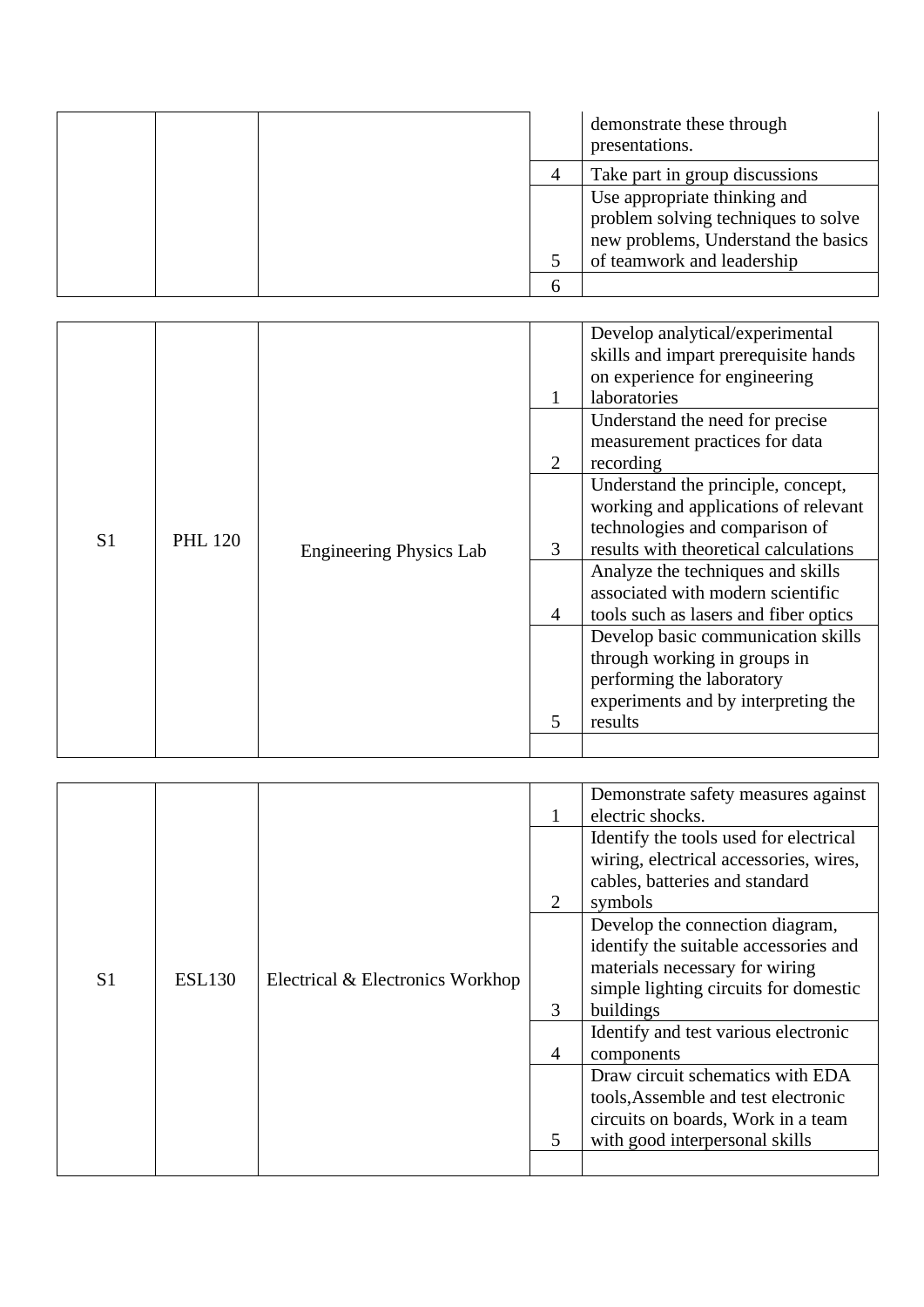| S <sub>2</sub> | <b>MAT 102</b> | <b>VECTOR CALCULUS,</b><br>DIFFERENTIAL EQUATIONS<br><b>AND TRANSFORMS</b> | $\mathcal{D}_{\mathcal{L}}$<br>3<br>4 | Compute the derivatives and line<br>integrals of vector functions and<br>learn their applications<br>Evaluate surface and volume<br>integrals and learn their inter-<br>relations and applications.<br>Solve homogeneous and non-<br>homogeneous linear differential<br>equation with constant coefficients<br>Compute Laplace transform and<br>apply them to solve odes arising in<br>engineering<br>Determine the Fourier transforms of<br>functions and apply them to solve<br>problems arising in engineering |
|----------------|----------------|----------------------------------------------------------------------------|---------------------------------------|-------------------------------------------------------------------------------------------------------------------------------------------------------------------------------------------------------------------------------------------------------------------------------------------------------------------------------------------------------------------------------------------------------------------------------------------------------------------------------------------------------------------|
|----------------|----------------|----------------------------------------------------------------------------|---------------------------------------|-------------------------------------------------------------------------------------------------------------------------------------------------------------------------------------------------------------------------------------------------------------------------------------------------------------------------------------------------------------------------------------------------------------------------------------------------------------------------------------------------------------------|

| S <sub>2</sub><br><b>CYT 100</b> | <b>Engineering Chemistry</b> | 3<br>4 | Apply the basic concepts of<br>electrochemistry and corrosion to<br>explore its possible applications in<br>various engineering fields.<br>Understand various spectroscopic<br>techniques like UV-Visible, IR,<br>NMR and its applications.<br>Apply the knowledge of analytical<br>method for characterizing a chemical<br>mixture or a compound. Understand<br>the basic concept of SEM for surface<br>characterisation of nanomaterials.<br>Learn about the basics of<br>stereochemistry and its application.<br>Apply the knowledge of conducting<br>polymers and advanced polymers in<br>engineering.<br>Study various types of water<br>treatment methods to develop skills<br>for treating wastewater. |
|----------------------------------|------------------------------|--------|---------------------------------------------------------------------------------------------------------------------------------------------------------------------------------------------------------------------------------------------------------------------------------------------------------------------------------------------------------------------------------------------------------------------------------------------------------------------------------------------------------------------------------------------------------------------------------------------------------------------------------------------------------------------------------------------------------------|
|----------------------------------|------------------------------|--------|---------------------------------------------------------------------------------------------------------------------------------------------------------------------------------------------------------------------------------------------------------------------------------------------------------------------------------------------------------------------------------------------------------------------------------------------------------------------------------------------------------------------------------------------------------------------------------------------------------------------------------------------------------------------------------------------------------------|

|                |                | <b>Engineering Mechanics</b> | Recall principles and theorems<br>related to rigid body mechanics                                        |
|----------------|----------------|------------------------------|----------------------------------------------------------------------------------------------------------|
| S <sub>2</sub> | <b>EST 100</b> |                              | Identify and describe the<br>components of system of forces<br>acting on the rigid body                  |
|                |                |                              | Apply the conditions of equilibrium<br>to various practical problems<br>involving different force system |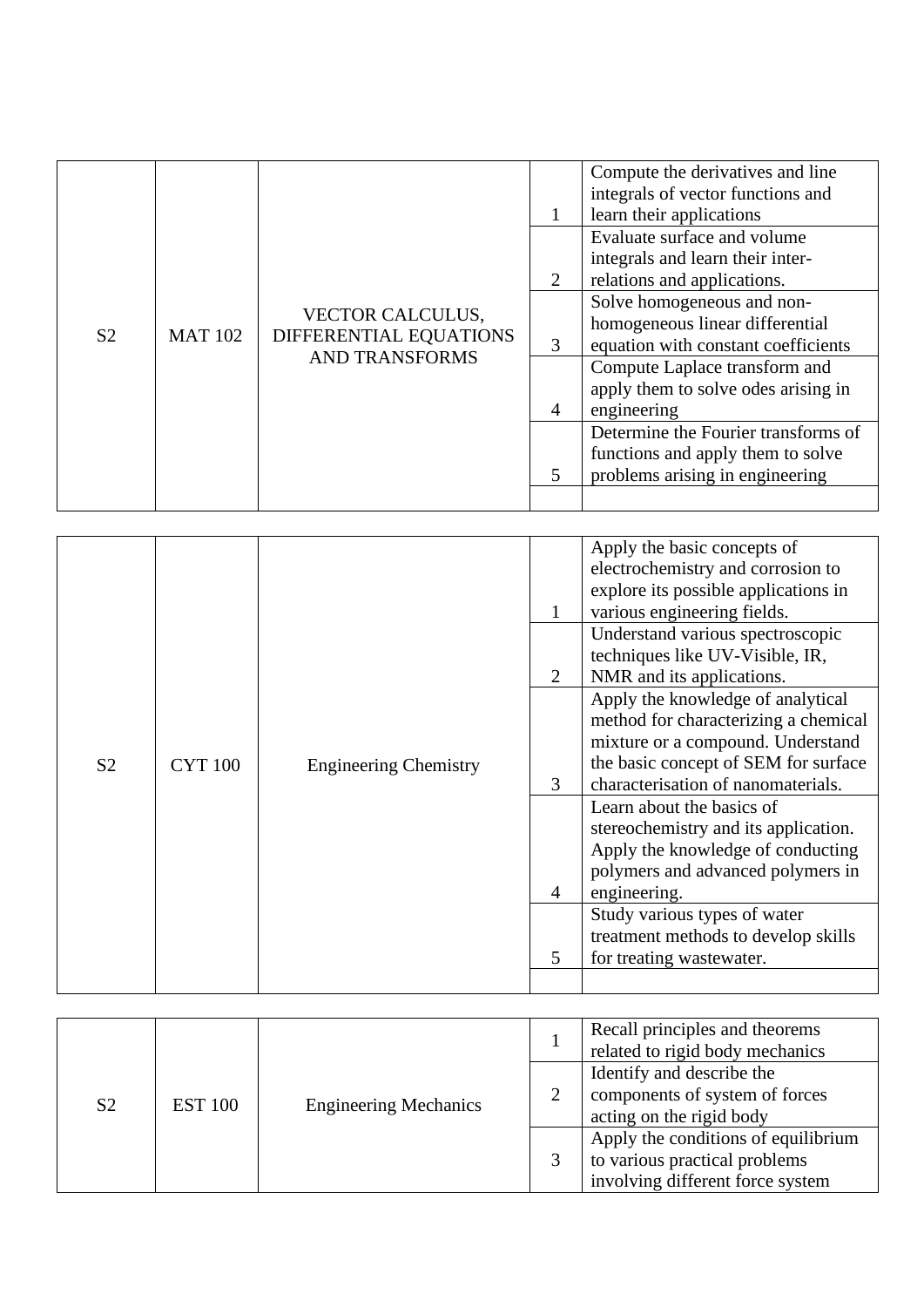|  | Choose appropriate theorems,<br>principles or formulae to solve<br>problems of mechanics.            |
|--|------------------------------------------------------------------------------------------------------|
|  | Solve problems involving rigid<br>bodies, applying the properties of<br>distributed areas and masses |

|                |                |                            |   | Develop vocabulary and language<br>skills relevant to engineering as a<br>profession                                                                                                                    |
|----------------|----------------|----------------------------|---|---------------------------------------------------------------------------------------------------------------------------------------------------------------------------------------------------------|
|                |                |                            | 2 | Analyze, interpret and effectively<br>summarize a variety of textual<br>content                                                                                                                         |
|                |                |                            | 3 | Create effective technical<br>presentations                                                                                                                                                             |
| S <sub>2</sub> | <b>HUT 102</b> | Professional Communication | 4 | Discuss a given technical/non-<br>technical topic in a group setting and<br>arrive at generalizations/consensus                                                                                         |
|                |                |                            |   | Identify drawbacks in listening<br>patterns and apply listening<br>techniques for specific needs, Create<br>professional and technical<br>documents that are clear and<br>adhering to all the necessary |
|                |                |                            | 5 | conventions                                                                                                                                                                                             |
|                |                |                            |   |                                                                                                                                                                                                         |

|                |                |                  |   | Analyze a computational problem        |
|----------------|----------------|------------------|---|----------------------------------------|
|                |                |                  |   | and develop an algorithm/flowchart     |
|                |                |                  |   | to find its solution                   |
|                |                |                  |   | Develop readable* C programs with      |
|                |                |                  |   | branching and looping statements,      |
|                |                |                  |   | which uses Arithmetic, Logical,        |
|                |                |                  | 2 | Relational or Bitwise operators.       |
|                |                |                  |   | Write readable C programs with         |
|                |                |                  |   | arrays, structure or union for storing |
|                |                |                  | 3 | the data to be processed               |
| S <sub>2</sub> | <b>EST 102</b> | Programming in C |   | Divide a given computational           |
|                |                |                  |   | problem into a number of modules       |
|                |                |                  |   | and develop a readable multi-          |
|                |                |                  |   | function C program by using            |
|                |                |                  |   | recursion if required, to find the     |
|                |                |                  |   | solution to the computational          |
|                |                |                  | 4 | problem                                |
|                |                |                  |   | Write readable C programs which        |
|                |                |                  |   | use pointers for array processing and  |
|                |                |                  | 5 | parameter passing , Develop readable   |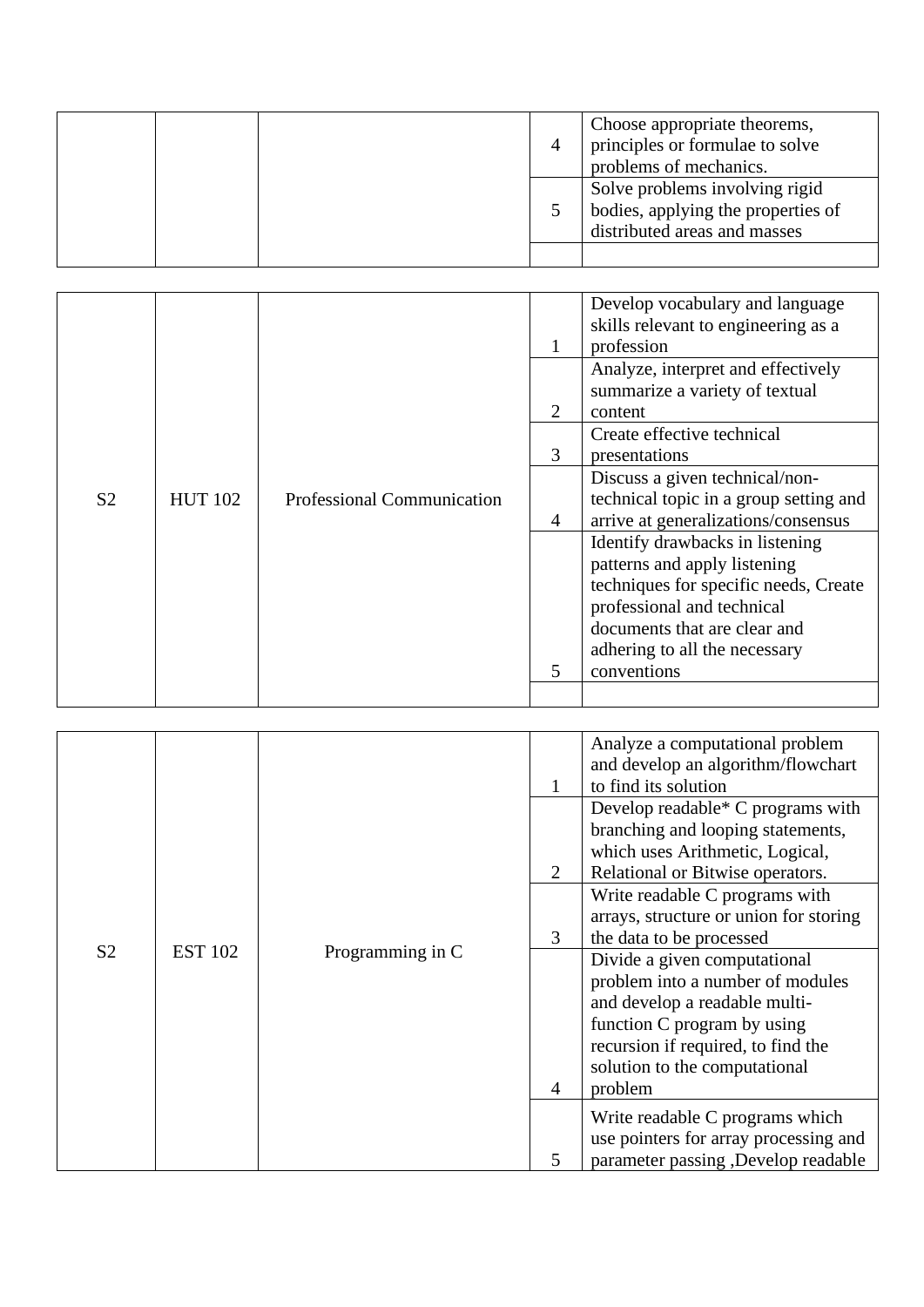|  |  | C programs with files for reading<br>input and storing output |
|--|--|---------------------------------------------------------------|
|  |  |                                                               |

|                |                                                         |                                 |                   | Understand and practice different                                       |  |  |
|----------------|---------------------------------------------------------|---------------------------------|-------------------|-------------------------------------------------------------------------|--|--|
|                |                                                         |                                 |                   | techniques of quantitative chemical                                     |  |  |
|                |                                                         |                                 |                   | analysis to generate experimental                                       |  |  |
|                |                                                         |                                 |                   | skills and apply these skills to                                        |  |  |
|                |                                                         |                                 | $\mathbf{1}$      | various analyses                                                        |  |  |
|                |                                                         |                                 |                   | Develop skills relevant to synthesize                                   |  |  |
|                |                                                         |                                 |                   | organic polymers and acquire the                                        |  |  |
|                |                                                         |                                 |                   | practical skill to use TLC for the                                      |  |  |
|                |                                                         |                                 | $\overline{2}$    | identification of drugs                                                 |  |  |
|                |                                                         |                                 |                   | Develop the ability to understand                                       |  |  |
|                |                                                         |                                 |                   | and explain the use of modern                                           |  |  |
|                |                                                         |                                 |                   | spectroscopic techniques for                                            |  |  |
|                |                                                         |                                 |                   | analysing and interpreting the IR                                       |  |  |
|                | 3<br><b>CYL 120</b><br><b>Engineering Chemistry Lab</b> | spectra and NMR spectra of some |                   |                                                                         |  |  |
| S <sub>2</sub> |                                                         |                                 | organic compounds |                                                                         |  |  |
|                |                                                         |                                 |                   | Acquire the ability to understand,                                      |  |  |
|                |                                                         |                                 |                   | explain and use instrumental                                            |  |  |
|                |                                                         |                                 | $\overline{4}$    | techniques for chemical analysis                                        |  |  |
|                |                                                         |                                 |                   | Learn to design and carry out                                           |  |  |
|                |                                                         |                                 |                   | scientific experiments as well as                                       |  |  |
|                |                                                         |                                 |                   | accurately record and analyze the                                       |  |  |
|                |                                                         |                                 |                   | results of such experiments,                                            |  |  |
|                |                                                         |                                 |                   | Function as a member of a team,                                         |  |  |
|                |                                                         |                                 |                   | communicate effectively and engage                                      |  |  |
|                |                                                         |                                 |                   | in further learning. Also understand<br>how chemistry addresses social, |  |  |
|                |                                                         |                                 |                   | economical and environmental                                            |  |  |
|                |                                                         |                                 |                   | problems and why it is an integral                                      |  |  |
|                |                                                         |                                 | 5                 | part of curriculum                                                      |  |  |
|                |                                                         |                                 |                   |                                                                         |  |  |

| S <sub>3</sub> |                |                                 | Illustrate ability to organise civil<br>engineering drawings systematically<br>and professionally |
|----------------|----------------|---------------------------------|---------------------------------------------------------------------------------------------------|
|                | <b>CEL 201</b> | Civil Engineering Planning $\&$ | Prepare building drawings as per the<br>specified guidelines.                                     |
|                |                | Drafting Lab                    | Assess a complete building drawing<br>to include all necessary information                        |
|                |                |                                 | Create a digital form of the building<br>plan using any drafting software                         |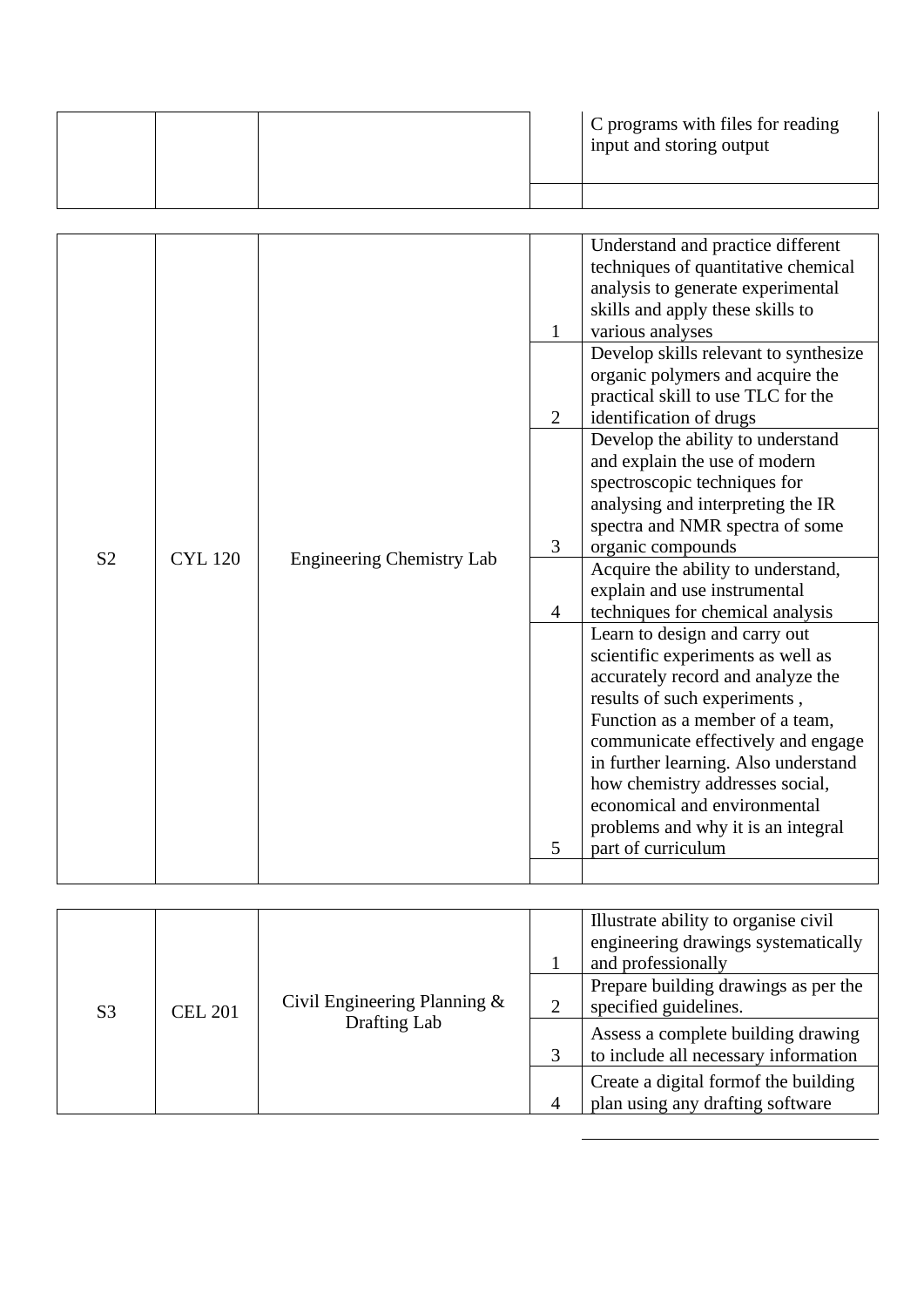|                |                |            |   | Use conventional surveying tools<br>such as chain/tape and compass for<br>plotting and area determination. |
|----------------|----------------|------------|---|------------------------------------------------------------------------------------------------------------|
|                |                |            | ◠ | Apply levelling principles in field                                                                        |
|                |                |            |   | Solve triangulation problems using                                                                         |
| S <sub>3</sub> | <b>CEL 203</b> | Survey Lab |   | theodolite                                                                                                 |
|                |                |            |   | Employ total station for field                                                                             |
|                |                |            | 4 | surveying                                                                                                  |
|                |                |            |   | Demonstrate the use of distomat and                                                                        |
|                |                |            |   | handheld GPS                                                                                               |
|                |                |            |   |                                                                                                            |

|                |                |                              |                             | Explain the properties and testing<br>methods of different materials used |
|----------------|----------------|------------------------------|-----------------------------|---------------------------------------------------------------------------|
|                |                |                              |                             | for building construction.                                                |
|                |                |                              |                             | Explain the construction details of                                       |
|                |                | <b>BUILDING CONSTRUCTION</b> | $\mathcal{D}_{\mathcal{L}}$ | different components of buildings.                                        |
| S <sub>3</sub> | <b>CET 281</b> | AND STRUCTURAL               |                             | Explain construction practices such                                       |
|                |                | <b>SYSTEMS</b>               |                             | as prefabricated, cost effective and                                      |
|                |                |                              | 3                           | sustainable technologies                                                  |
|                |                |                              |                             | Explain the details and behavior of                                       |
|                |                |                              |                             | structural systems and structural                                         |
|                |                |                              |                             | elements used in buildings.                                               |

| S <sub>3</sub> |                |                              |          | Explain the basic concepts, theories<br>and methods of analysis in soil<br>mechanics and foundation<br>engineering<br>Solve the basic properties of soil by<br>applying functional relationships |  |
|----------------|----------------|------------------------------|----------|--------------------------------------------------------------------------------------------------------------------------------------------------------------------------------------------------|--|
|                | <b>CET 283</b> | Introduction to Geotechnical | <u>າ</u> |                                                                                                                                                                                                  |  |
|                | Engineering    |                              |          | Determine the engineering properties<br>of soil by applying the laboratory<br>test results and the fundamental                                                                                   |  |
|                |                |                              |          | concepts                                                                                                                                                                                         |  |
|                |                |                              |          | Estimate the design parameters of                                                                                                                                                                |  |
|                |                |                              |          | footings and retaining walls                                                                                                                                                                     |  |

|                |                |                                              | To understand the fundamental<br>concepts of data science, informatics<br>& internet of things |
|----------------|----------------|----------------------------------------------|------------------------------------------------------------------------------------------------|
| S <sub>3</sub> | <b>CET 285</b> | Informatics for Infrastructure<br>Management | To learn the use of geomatics in<br>planning and site selection of<br>infrastructure projects  |
|                |                |                                              | To apply building informatics in<br>construction, monitoring and project                       |
|                |                |                                              | management                                                                                     |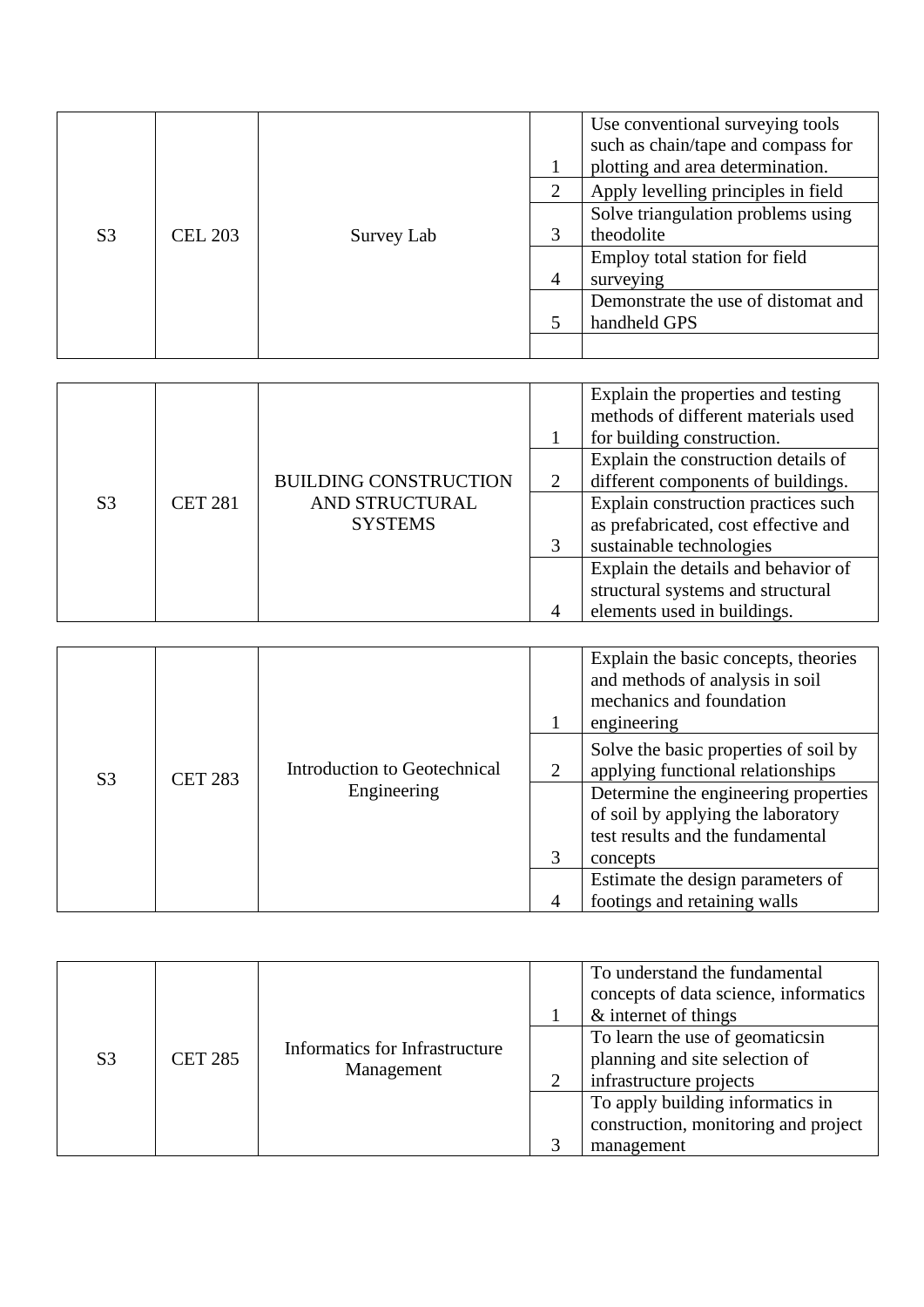|  |  | To learn the role of iot technology in |
|--|--|----------------------------------------|
|  |  | infrastructure management              |

| <b>S4</b> | <b>CET 202</b> | <b>Engineering Geology</b> | 2<br>$\mathcal{F}$<br>4<br>5. | Recall the fundamental concepts of<br>surface processes, subsurface<br>process, minerals, rocks,<br>groundwater and geological factors<br>in civil engineering constructions.<br>Identify and describe the surface<br>processes, subsurface process, earth<br>materials, groundwater and<br>geological factors in civil<br>engineering constructions.<br>Apply the basic concepts of surface<br>and subsurface processes, minerals,<br>rocks, groundwater and geological<br>characteristics in civil engineering<br>constructions.<br>Analyze and classify geological<br>processes, earth materials and<br>groundwater.<br>Evaluation of geological factors in<br>civil engineering constructions. |
|-----------|----------------|----------------------------|-------------------------------|----------------------------------------------------------------------------------------------------------------------------------------------------------------------------------------------------------------------------------------------------------------------------------------------------------------------------------------------------------------------------------------------------------------------------------------------------------------------------------------------------------------------------------------------------------------------------------------------------------------------------------------------------------------------------------------------------|
|-----------|----------------|----------------------------|-------------------------------|----------------------------------------------------------------------------------------------------------------------------------------------------------------------------------------------------------------------------------------------------------------------------------------------------------------------------------------------------------------------------------------------------------------------------------------------------------------------------------------------------------------------------------------------------------------------------------------------------------------------------------------------------------------------------------------------------|

|           |                |                             |   | Explain the fundamental concepts of<br>basic and engineering properties of<br>soil                             |
|-----------|----------------|-----------------------------|---|----------------------------------------------------------------------------------------------------------------|
|           |                |                             |   | Describe the laboratory testing<br>methods for determining soil<br>parameters                                  |
| <b>S4</b> | <b>CET 204</b> | Geotechnical Engineering -1 | 3 | Solve the basic properties of soil by<br>applying functional relationships                                     |
|           |                |                             |   | Calculate the engineering properties<br>of soil by applying the laboratory<br>test results and the fundamental |
|           |                |                             | 4 | concepts of soil mechanics<br>Analyze the soil properties to                                                   |
|           |                |                             |   | identify and classify the soil                                                                                 |
|           |                |                             |   |                                                                                                                |

|    |                |                                   | Apply the basic principles of<br>Highway planning and design<br>highway geometric elements                  |
|----|----------------|-----------------------------------|-------------------------------------------------------------------------------------------------------------|
| S4 | <b>CET 206</b> | <b>Transportation Engineering</b> | Apply standard code specifications<br>in judging the quality of highway<br>materials; designing of flexible |
|    |                |                                   | pavements                                                                                                   |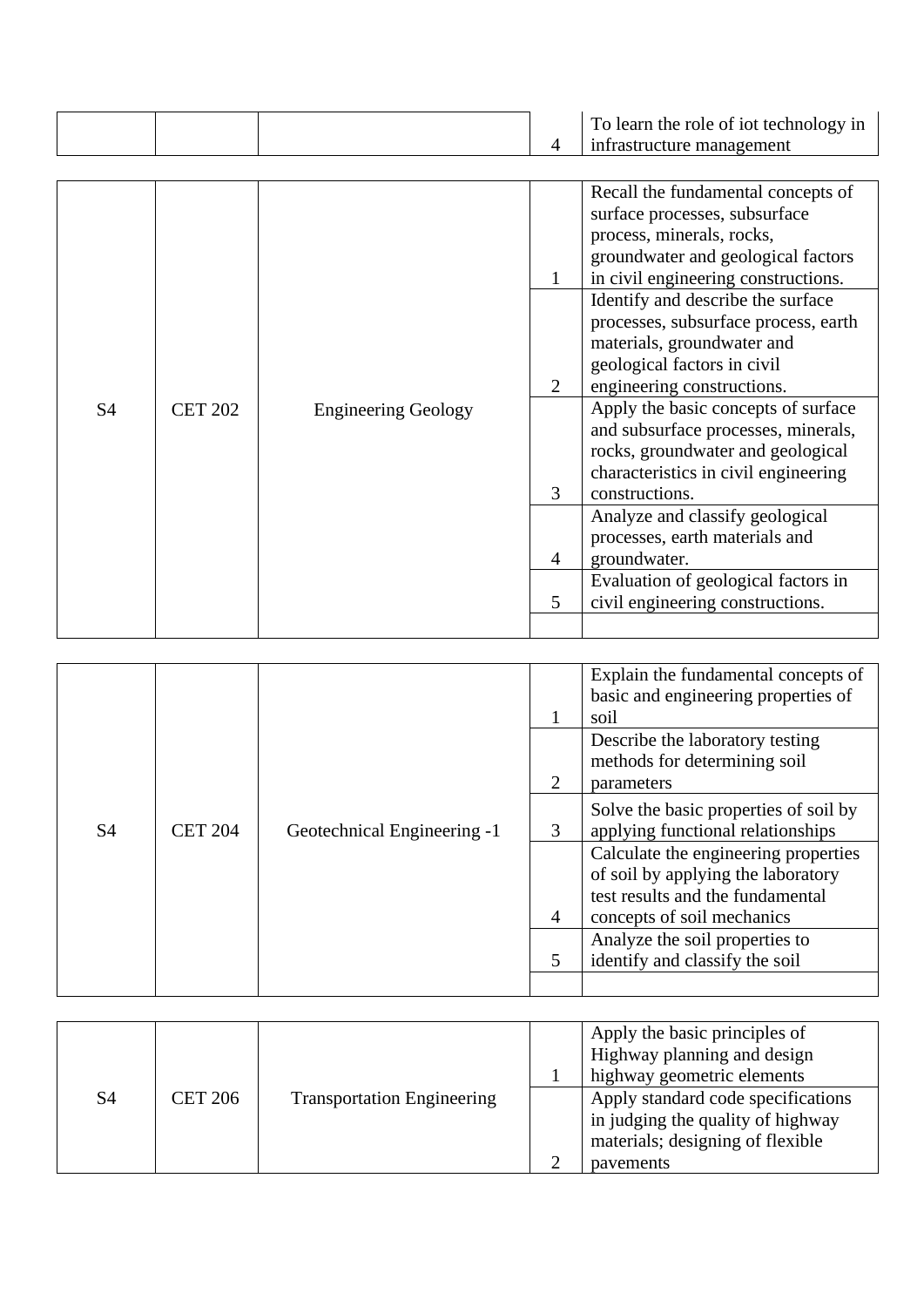|  |  |   | Explain phenomena in road traffic by<br>collection, analysis and<br>interpretation of traffic data through<br>surveys; creative design of traffic<br>control facilities |
|--|--|---|-------------------------------------------------------------------------------------------------------------------------------------------------------------------------|
|  |  | 4 | Understand about railway systems,<br>tunnel, harbour and docks                                                                                                          |
|  |  |   | Express basics of airport engineering<br>and design airport elements                                                                                                    |
|  |  |   |                                                                                                                                                                         |

|                |                |                        | The understand the behaviour of<br>engineering materials under various<br>forms and stages of loading.          |
|----------------|----------------|------------------------|-----------------------------------------------------------------------------------------------------------------|
| S <sub>4</sub> | <b>CEL 202</b> | Material Testing Lab-1 | Characterize the elastic properties of<br>various materials.                                                    |
|                |                |                        | Evaluate the strength and stiffness<br>properties of engineering materials<br>under various loading conditions. |

|                |                |                       | Apply fundamental knowledge of<br>Fluid Mechanics to corresponding<br>experiments                           |
|----------------|----------------|-----------------------|-------------------------------------------------------------------------------------------------------------|
| S <sub>4</sub> | <b>CEL 204</b> | Fluid Mechanics Lab-1 | Apply theoretical concepts in Fluid<br>Mechanics to respective experiments<br>Analyse experimental data and |
|                |                |                       | interpret the results                                                                                       |
|                |                |                       |                                                                                                             |
|                |                |                       | Document the experimentation in<br>prescribed manner                                                        |

|                |                |                         |   | Apply the principles of solid<br>mechanics to analyse trusses.              |
|----------------|----------------|-------------------------|---|-----------------------------------------------------------------------------|
|                |                |                         |   | Apply various methods to determine<br>deflections in statically determinate |
|                |                |                         |   | structures.                                                                 |
|                |                |                         |   | Identify the problems with static                                           |
|                |                |                         |   | indeterminacy and tackling such                                             |
| S <sub>5</sub> | <b>CET 301</b> | Structural Analysis - 1 |   | problems by means of the method of                                          |
|                |                |                         |   | consistent deformations and energy                                          |
|                |                |                         | 3 | principles.                                                                 |
|                |                |                         |   | Apply specific methods such as                                              |
|                |                |                         |   | slope deflection and moment                                                 |
|                |                |                         |   | distribution methods of structural                                          |
|                |                |                         |   | analysis for typical structures with                                        |
|                |                |                         | 4 | different characteristics.                                                  |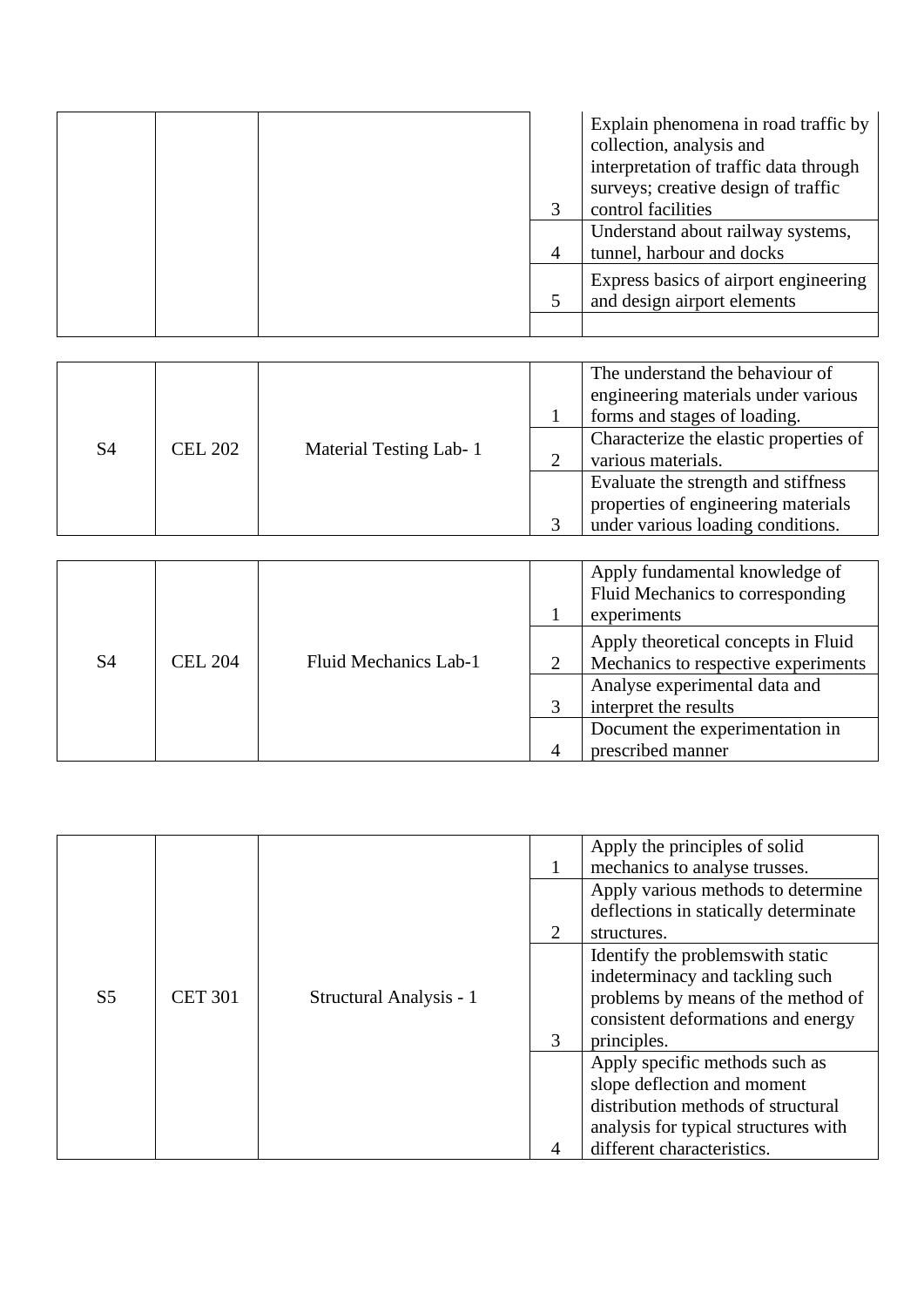|  |  | Apply suitable methods of analysis<br>for various types of structures<br>including cables, suspension bridges<br>and arches. Analyse the effects of<br>moving loads on structures using<br>influence lines. |
|--|--|-------------------------------------------------------------------------------------------------------------------------------------------------------------------------------------------------------------|
|  |  |                                                                                                                                                                                                             |

| S <sub>5</sub> | <b>CET 303</b> | Design of Concrete Structures | $\mathcal{D}_{\mathcal{L}}$<br>3<br>4<br>5 | Recall the fundamental concepts of<br>limit state design and code<br>provisions for design of concrete<br>members under bending, shear,<br>compression and torsion.<br>Analyse reinforced concrete sections<br>to determine the ultimate capacity in<br>bending, shear and compression.<br>Design and detailbeams, slab, stairs<br>and footings using IS code<br>provisions.<br>Design and detail columns using IS<br>code and SP 16 design charts.<br>Explain the criteria for earthquake<br>resistant design of structures<br>and ductile detailing of concrete<br>structures subjected to seismic<br>forces. |
|----------------|----------------|-------------------------------|--------------------------------------------|-----------------------------------------------------------------------------------------------------------------------------------------------------------------------------------------------------------------------------------------------------------------------------------------------------------------------------------------------------------------------------------------------------------------------------------------------------------------------------------------------------------------------------------------------------------------------------------------------------------------|
|----------------|----------------|-------------------------------|--------------------------------------------|-----------------------------------------------------------------------------------------------------------------------------------------------------------------------------------------------------------------------------------------------------------------------------------------------------------------------------------------------------------------------------------------------------------------------------------------------------------------------------------------------------------------------------------------------------------------------------------------------------------------|

|                |                |                               | Understand soil exploration methods                                |
|----------------|----------------|-------------------------------|--------------------------------------------------------------------|
|                |                |                               | Explain the basic concepts, theories<br>and methods of analysis in |
|                |                |                               | foundation engineering                                             |
|                |                |                               | Calculate bearing capacity, pile                                   |
| S <sub>5</sub> | <b>CET 305</b> | Geotechnical Engineering - II | capacity, foundation settlement and                                |
|                |                |                               | earth pressure                                                     |
|                |                |                               | Analyze shallow and deep                                           |
|                |                |                               | foundations                                                        |
|                |                |                               | Solve the field problems related to                                |
|                |                |                               | geotechnical engineering                                           |
|                |                |                               |                                                                    |

| S5 |                |                                              | Describe and estimate the different<br>components of hydrologic cycle by<br>processing hydrometeorological data |                                       |
|----|----------------|----------------------------------------------|-----------------------------------------------------------------------------------------------------------------|---------------------------------------|
|    | <b>CET 307</b> | Hydrology and Water Resources<br>Engineering |                                                                                                                 | Determine the crop water              |
|    |                |                                              |                                                                                                                 | requirements for the design of        |
|    |                |                                              |                                                                                                                 | irrigation canals by recollecting the |
|    |                |                                              |                                                                                                                 | principles of irrigation engineering  |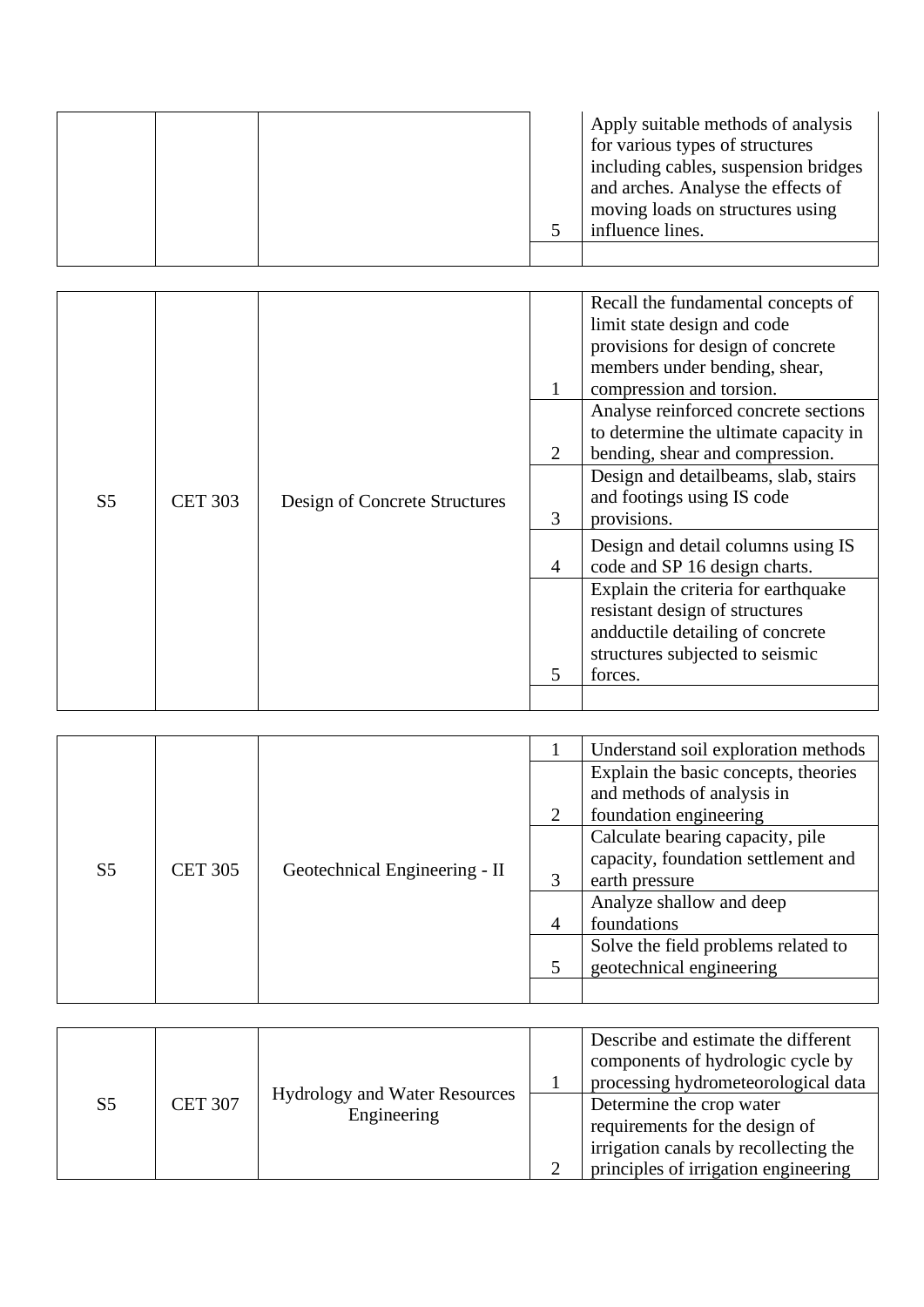|  |   | Perform the estimation of<br>streamflow and/or describe the river<br>behaviour and control structures                            |
|--|---|----------------------------------------------------------------------------------------------------------------------------------|
|  | 4 | Describe and apply the principles of<br>reservoir engineering to estimate the<br>capacity of reservoirs and their<br>useful life |
|  |   | Demonstrate the principles of<br>groundwater engineering and apply<br>them for computing the yield of<br>aquifers and wells      |
|  |   |                                                                                                                                  |

|                |                |                                            |                             | Describe the properties of materials<br>used in construction                                                                         |  |
|----------------|----------------|--------------------------------------------|-----------------------------|--------------------------------------------------------------------------------------------------------------------------------------|--|
|                |                |                                            | $\mathcal{D}_{\mathcal{L}}$ | Explain the properties of concrete<br>and its determination                                                                          |  |
|                |                | Construction Technology $\&$<br>Management |                             | Describe the various elements of<br>building construction                                                                            |  |
| S <sub>5</sub> | <b>CET 309</b> |                                            | 4                           | Explain the technologies for<br>construction                                                                                         |  |
|                |                |                                            |                             | Describe the procedure for planning<br>and executing public works, Apply<br>scheduling techniques in project<br>planning and control |  |
|                |                |                                            |                             |                                                                                                                                      |  |

|                |                |                           | To describe the basic properties of<br>various construction materials                        |
|----------------|----------------|---------------------------|----------------------------------------------------------------------------------------------|
| S <sub>5</sub> | <b>CEL 331</b> | Material Testing Lab - II | Characterize the physical and<br>mechanical properties of various<br>construction materials. |
|                |                |                           | Interpret the quality of various<br>construction materials as per IS<br>Codal provisions.    |

|                |                                                  |  |   | Identify and classify soil based on<br>standard geotechnical experimental |
|----------------|--------------------------------------------------|--|---|---------------------------------------------------------------------------|
|                |                                                  |  |   | methods.                                                                  |
|                |                                                  |  |   | Perform and analyze permeability                                          |
|                |                                                  |  |   | tests.                                                                    |
|                | Geotechnical Engineering Lab -<br><b>CEL 333</b> |  |   | Interpret engineering behavior of                                         |
| S <sub>5</sub> |                                                  |  | 3 | soils based on test results.                                              |
|                |                                                  |  |   | Perform laboratory compaction,                                            |
|                |                                                  |  |   | CBR and in-place density test for fill                                    |
|                |                                                  |  | 4 | quality control in the field.                                             |
|                |                                                  |  |   | Evaluate the strength of soil by                                          |
|                |                                                  |  |   | performing various tests viz. Direct                                      |
|                |                                                  |  |   | shear test, unconfined compressive                                        |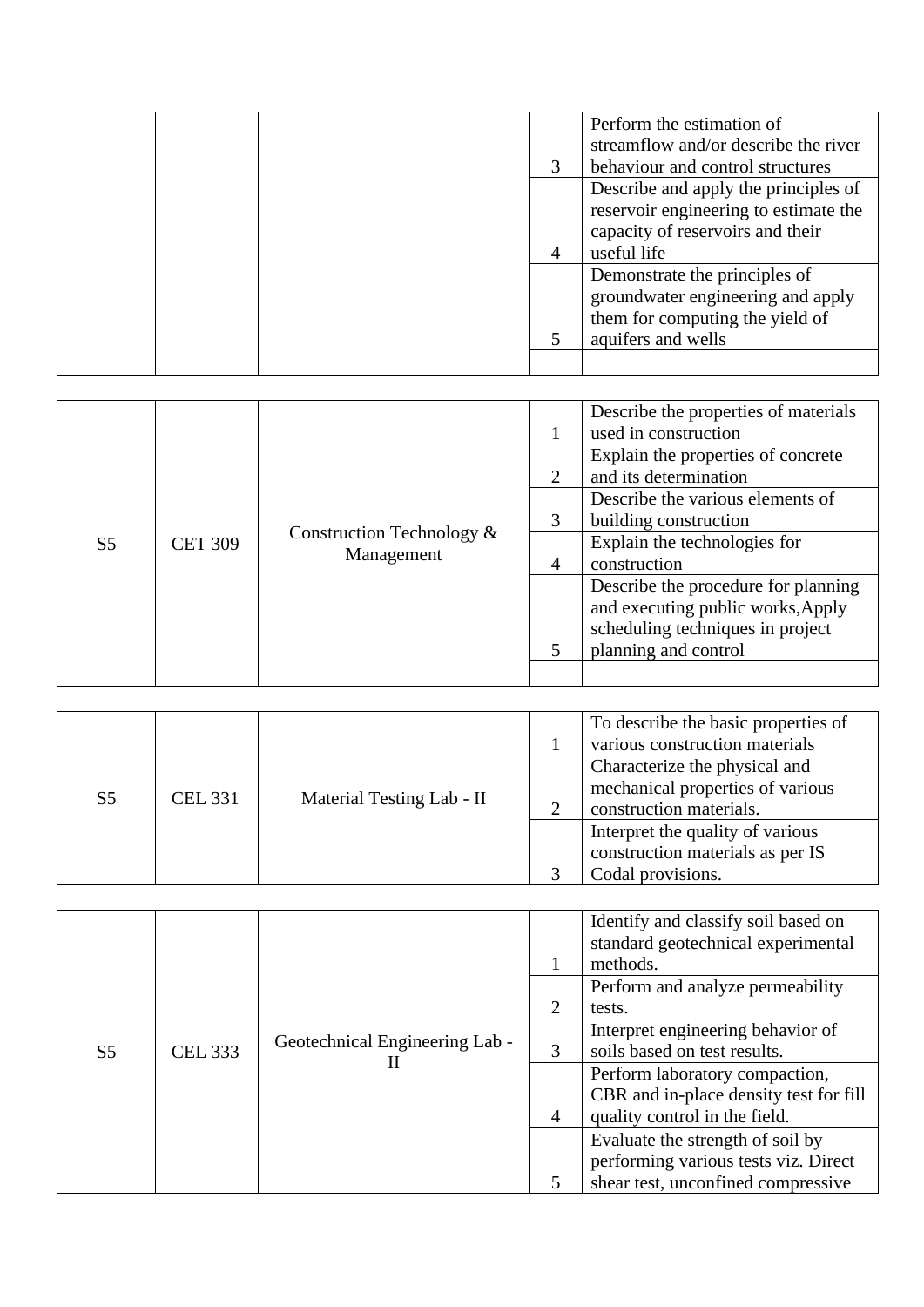|  |  | strength test and triaxial shear<br>test, Evaluate settlement<br>characteristics of soils. |
|--|--|--------------------------------------------------------------------------------------------|
|  |  |                                                                                            |

|                |                |                          |   | Understand the principles of plastic<br>theory and its applications in<br>structural analysis.                                                                                       |
|----------------|----------------|--------------------------|---|--------------------------------------------------------------------------------------------------------------------------------------------------------------------------------------|
|                | <b>CET 302</b> | STRUCTURAL ANALYSIS - II | 2 | Examine the type of structure and<br>decide on the method of analysis.                                                                                                               |
|                |                |                          |   | Apply approximate methods of<br>analysis for framed structures to<br>ascertain stress resultants                                                                                     |
| S <sub>6</sub> |                |                          | 3 | approximately but quickly.                                                                                                                                                           |
|                |                |                          | 4 | Apply the force method to analyse<br>framed structures.                                                                                                                              |
|                |                |                          |   | Apply the displacement methods to<br>analyse framed structures.Remember<br>basic dynamics, understand the basic<br>principles of structural dynamics<br>and apply the same to simple |
|                |                |                          |   | structures.                                                                                                                                                                          |
|                |                |                          |   |                                                                                                                                                                                      |

| S <sub>6</sub> | <b>CET 304</b> | <b>ENVIRONMENTAL</b><br><b>ENGINEERING</b> |                             | To appreciate the role of<br>environmental engineering in<br>improving the quality of<br>environment |
|----------------|----------------|--------------------------------------------|-----------------------------|------------------------------------------------------------------------------------------------------|
|                |                |                                            | $\mathcal{D}_{\mathcal{L}}$ | To plan for collection and<br>conveyance of water and waste water                                    |
|                |                |                                            | 3                           | To enhance natural water<br>purification processes in an<br>engineered environment                   |
|                |                |                                            |                             | To decide on appropriate technology<br>for water and waste water treatment                           |

|                |                |                                                 | Elucidate the causes of failure,<br>principles of design of different<br>components of hydraulic structures  |
|----------------|----------------|-------------------------------------------------|--------------------------------------------------------------------------------------------------------------|
| S <sub>6</sub> | <b>CET 306</b> | <b>DESIGN OF HYDRAULIC</b><br><b>STRUCTURES</b> | Describe the features of canal<br>structures and perform the design of<br>alluvial canals                    |
|                |                |                                                 | Perform the hydraulic design of<br>minor irrigation structures such as<br>cross drainage works, canal falls, |
|                |                |                                                 | cross regulator                                                                                              |